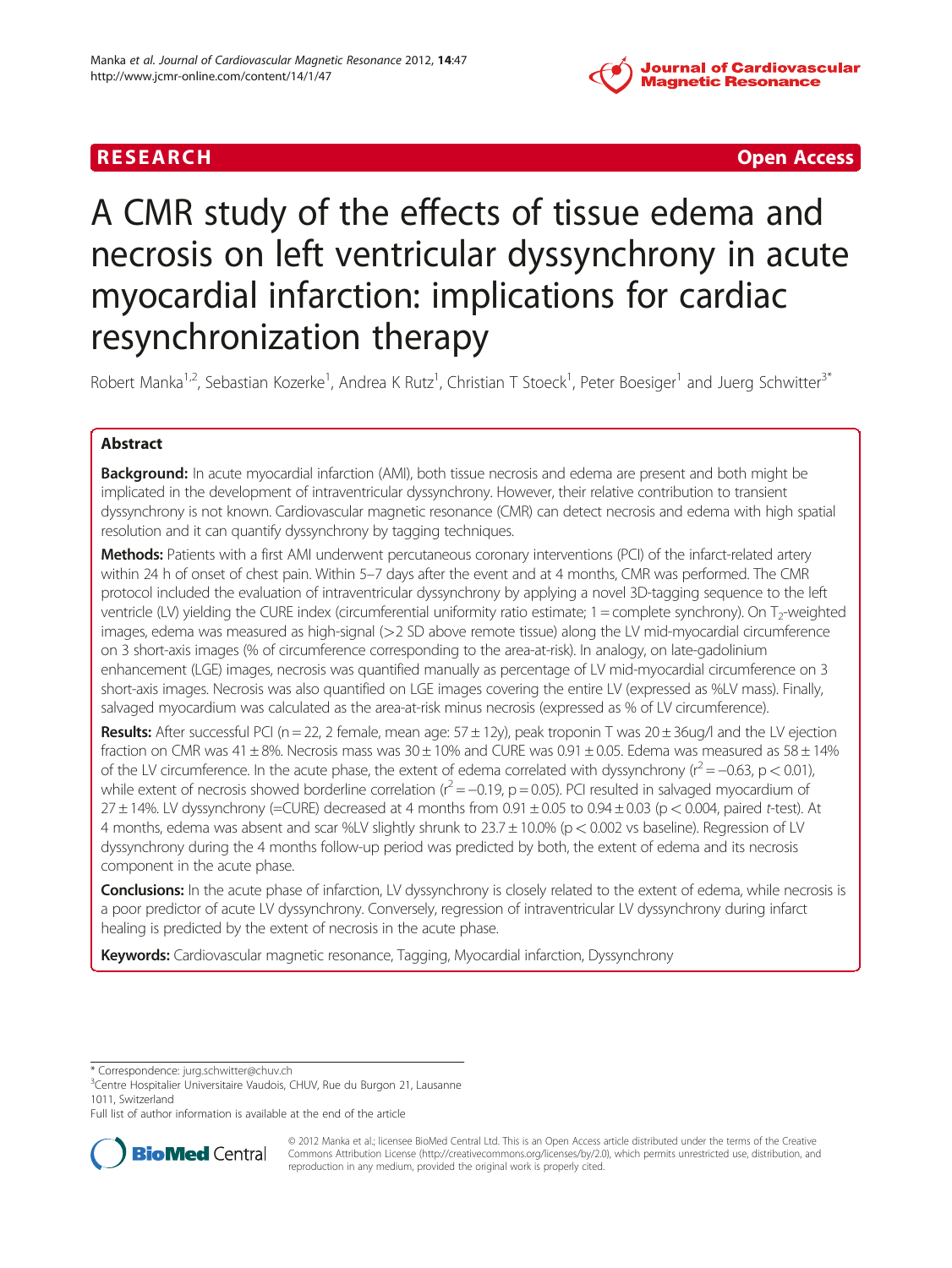## Background

Myocardial infarction (MI) causes formation of scar tissue and impairment of regional and global left ventricular (LV) function [\[1,2](#page-8-0)]. Typical characteristics of the altered motion pattern are reduced LV contraction [\[3,4\]](#page-8-0) and postsystolic shortening in infarcted regions [[5-7](#page-8-0)]. The assessment of LV dyssynchrony, which is a common finding in patients with MI [[8\]](#page-8-0), serves as a predictor for LV remodeling [\[9](#page-8-0)]. Therefore, measurement of mechanical LV function is an important factor to determine long-term prognosis and optimal treatment after MI.

Furthermore, assessment of LV regional contraction and dyssynchrony can give valuable insight with regard to cardiac resynchronization therapy (CRT) [\[10,11\]](#page-9-0). To date, CRT has proven successful in large patient populations as an adjunctive therapy for patients with drug-refractory heart failure and ventricular conduction delay. However, approximately 30% of these patients do not appear to benefit from CRT when applying current criteria (symptoms, LV-EF, and ECG findings) for CRT patient selection [\[10\]](#page-9-0). A modality that assesses regional LV mechanical function rather than LV electrical conduction fast and accurately could have great potential to improve patient selection for CRT [[12](#page-9-0)]. Response rate for CRT has been reported to be lower in ischemic cardiomyopathy versus cardiomyopathies of other origin [[13](#page-9-0)]. This could be related to the fact, that post-ischemic cardiomyopathy is likely to represent a dynamic process e.g. during infarct healing. However, little data exist on the development of dyssynchrony during post-infarction remodeling, and in particular, the influence of acute edema and necrosis on dyssynchrony is not known. Therefore, this study was undertaken to explore the evolution of dyssynchrony in relation to edema and necrosis/scar development after AMI and thus, to enhance our understanding of these processes to better evaluate in the future post-MI patients for CRT.

Cardiovascular magnetic resonance (CMR) with myocardial tagging [\[14](#page-9-0)] is a powerful method to assess deformation of the myocardium non-invasively. Threedimensional (3D) tagging was introduced to allow the acquisition of complete 3D motion information covering the entire LV in only three breath-holds [\[15,16](#page-9-0)]. The method showed already comprehensive dyssynchrony quantification and high reproducibility in patients with left bundle branch block and acute MI [[1\]](#page-8-0). In the current study, the 3D tagging method was used to measure LV contraction and dyssynchrony in patients after acute MI and at four months post-MI. It was reported in several previous studies that the amounts of scar tissue and healthy myocardium, as measured by late-gadolinium enhancement (LGE) imaging, correlate with important global LV function parameters such as ejection fraction and LV volumes [[17,18](#page-9-0)]. Furthermore, it could be shown that the amount of LGE diminishes in MI patients from the acute to the chronic state [[17,19\]](#page-9-0). CMR is also able to detect and quantify myocardial edema [\[20\]](#page-9-0). Therefore, in this study we used CMR to investigate changes in LV contraction and LV dyssynchrony in patients during the first four months after an acute MI. Specifically, it was hypothesized that both, necrosis and the size of the edema on  $T_2$ -weighted images are responsible for dyssynchronic contractions of the LV in the acute phase. Secondly, the study was designed to investigate the influence of edema and necrosis in the acute phase on changes of LV dyssynchrony during infarct healing.

## Methods

#### Study population

The study protocol was approved by the local Ethics Committee and all subjects gave written informed consent before study participation. Between November 2006 and August 2010, 22 patients (20 male/2 female,  $age = 56.9 \pm 12.4$  years) were examined at baseline  $7.5 \pm 4.1$  days after first anterior MI and again at followup 4 months later  $(120.8 \pm 21)$  days after MI). Ten patients participated in a previously published study [\[1](#page-8-0)]. Exclusion criteria for study participation were contraindications to CMR (typically incompatible metallic implants, claustrophobia). All recruited patients completed the study and no patients were lost to follow-up. Detailed characteristics and medications of all patients are given in Table [1,](#page-2-0) respectively.

#### Data acquisition

All measurements were performed on a 1.5 T MRI scanner (Achieva, Philips Healthcare, Best, The Netherlands). All acquisitions were performed during end-inspiration breath-hold periods. After acquiring survey images and reference data for sensitivity encoding (SENSE) [[21](#page-9-0)] LV short-axis and long-axis images were acquired in order to plan subsequent scans. To assess global LV function, shortaxis images covering the entire LV were then acquired in all patients using a steady state fee precession (SSFP) sequence (cardiac phases = 25, temporal resolution = 45 ms, slice thickness = 8 mm, 13–16 contiguous slices).

For the 3D tagging data acquisition an accelerated acquisition scheme was applied [\[1](#page-8-0),[16](#page-9-0)]. Imaging parameters were as follows:  $FOV = 108x108x108$  mm<sup>3</sup>, matrix size = 28x14x16, receiver bandwidth = 220 Hz/pixel, number of profiles per EPI-segment = 7, number of excitations per heart phase  $= 4$ , echo time  $= 3.3$  ms.

Edema imaging was performed with a standard T2 weighted (T2w) double-inversion black-blood spin-echo sequence (FOV =  $350 \times 350$  mm<sup>2</sup>, pixel size =  $1.4 \times 1.4$  mm<sup>2</sup>, repetition time =  $2 \text{ R}$  to R intervals, echo time =  $100 \text{ ms}$ , slice thickness = 8 mm) in 3 short-axis slices (basal, midventricular, and apical).

LGE short-axis images were acquired in all patients 15 minutes after administration of a bolus of 0.25 mmol/kg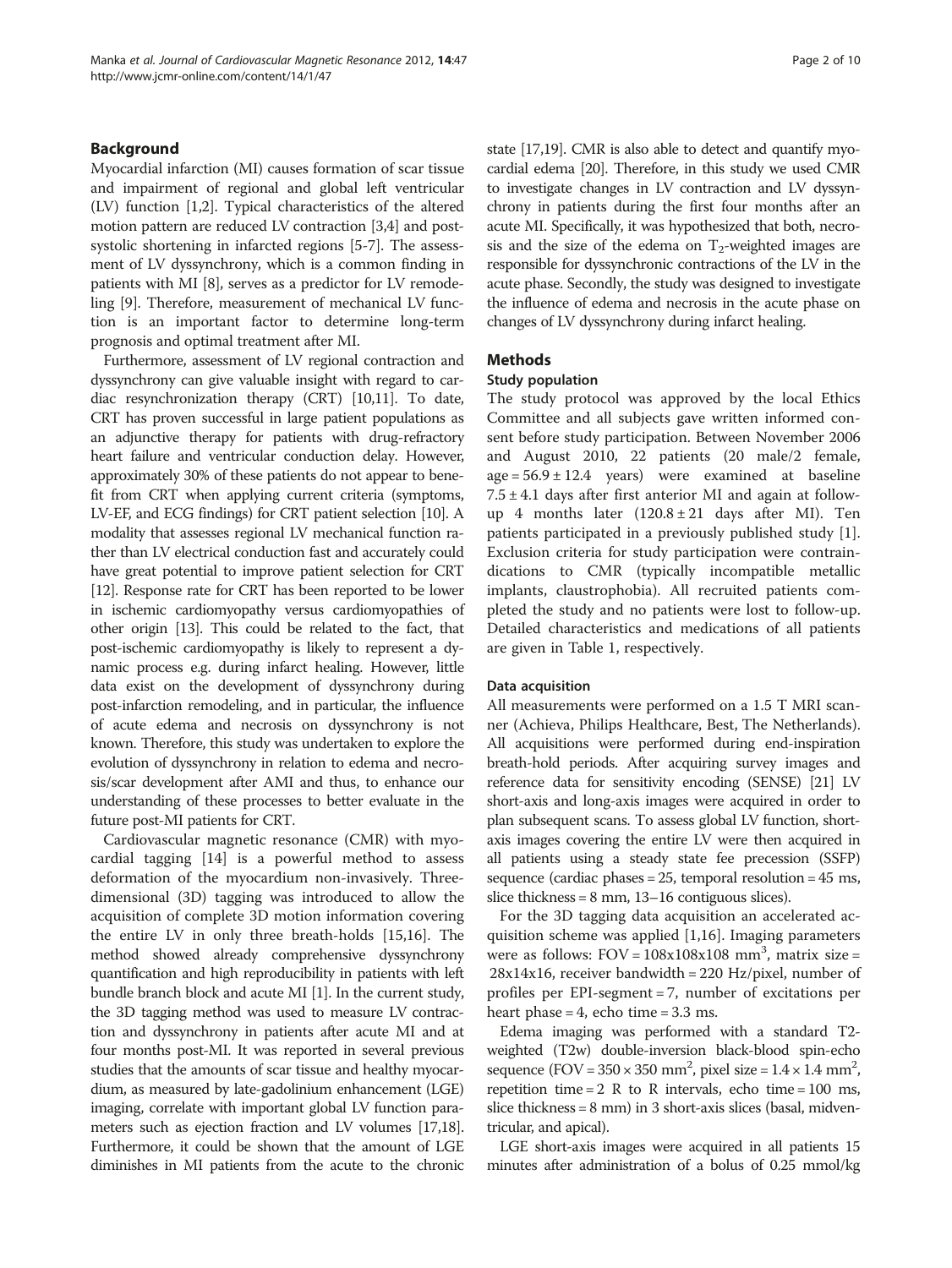<span id="page-2-0"></span>

| <b>Table 1 Patient Characteristics and Medications</b> |  |
|--------------------------------------------------------|--|
|--------------------------------------------------------|--|

|                                             |                     | Baseline (n=22) Follow-up (n=22) |  |
|---------------------------------------------|---------------------|----------------------------------|--|
| Gender, n (%)                               |                     |                                  |  |
| Male                                        | 20 (91%)            |                                  |  |
| Female                                      | 2(9%)               |                                  |  |
| Age [years]                                 | 56.9 (±12.4)        |                                  |  |
| Body mass index [kg/m <sup>2</sup> ]        | 29.0 $(\pm 5.8)$    |                                  |  |
| Risk factors, n [%]                         |                     |                                  |  |
| <b>Diabetes mellitus</b>                    | 11 (50%)            |                                  |  |
| <b>Hypertension</b>                         | 12 (55%)            |                                  |  |
| Hyperlipidemia                              | 9(41%)              |                                  |  |
| Family history of CAD                       | 5(23%)              |                                  |  |
| <b>Current smoker</b>                       | 7 (32%)             |                                  |  |
| History, n [%]                              |                     |                                  |  |
| <b>Previous coronary angioplasty</b> 0 (0%) |                     |                                  |  |
| <b>Previous MI</b>                          | $0(0\%)$            |                                  |  |
| <b>Cardiac biomarkers</b>                   |                     |                                  |  |
| Peak CK [U/l]                               | 4113.6 (±2339.7)    |                                  |  |
| Peak CK MB [U/l]                            | 432.1 (±413.7)      |                                  |  |
| Peak Troponin T [µg/l]                      | $20.3 \ (\pm 35.7)$ |                                  |  |
| Coronary artery disease                     |                     |                                  |  |
| Number of obstructed vessels                |                     |                                  |  |
| Infarct related vessel <sup>+</sup> , n [%] |                     |                                  |  |
| LAD                                         | 22 (100%)           |                                  |  |
| <b>RCX</b>                                  | $0(0\%)$            |                                  |  |
| <b>RCA</b>                                  | $0(0\%)$            |                                  |  |
| Acute coronary syndroms, n [%]              |                     |                                  |  |
| <b>STEMI</b>                                | 22 (100%)           |                                  |  |
| Medications, n [%]                          |                     |                                  |  |
| <b>Aspirin</b>                              | 2(9%)               | 22 (100%)                        |  |
| Beta-blocker                                | $0(0\%)$            | 15 (68%)                         |  |
| <b>ACE inhibitor</b>                        | 1(5%)               | 18 (82%)                         |  |
| <b>Statin</b>                               | $0(0\%)$            | 22 (100%)                        |  |
| Calcium channel blocker                     | $0(0\%)$            | $0(0\%)$                         |  |
| Sartane                                     | $0(0\%)$            | 5(23%)                           |  |
| <b>Diuretic</b>                             | $0(0\%)$            | 3(14%)                           |  |
| Clopidogrel                                 | $0(0\%)$            | 22 (100%)                        |  |
| Oral anticoagulant                          | $0(0\%)$            | 2 (9%)                           |  |

Demographic characteristics, cardiac risk factors, history, cardiac biomarkers and coronary artery disease characteristics of all patients (n=22) included in the analysis are given.

 $MI = myocardial infarction$ ;  $CAD = coronary artery disease$ ;  $CK = creatine$ kinase; CK MB = creatine kinase isonenzyme MB; LAD = left anterior descending coronary artery; RCX = right circumflex coronary artery; RCA = right coronary artery; STEMI = ST-segment elevation myocardial infarction; NSTEMI = non ST-segment elevation myocardial infarction. A significant coronary stenosis was defined as ≥50% stenosis (percent luminar diameter narrowing). All data collected during the first examination. †Based on core laboratory analysis of the X-ray coronary angiograms. Medications of all patients with acute myocardial infarction (n=22) are listed for time of admission and at the time of follow-up. ACE = angiotensin-converting enzyme. body weight of Gadobutrolum (Gadovist, Bayer Schering Pharma, Germany). An inversion recovery segmented gradient echo sequence was employed with an inversion time set to null normal myocardium (FOV =  $350 \times 350$  mm<sup>2</sup>, pixel size =  $1.5 \times 1.5$  mm<sup>2</sup>, repetition time = 7.4 ms, echo time =  $4.4$  ms, slice thickness =  $8$  mm, no slice gap). All MR data, and specifically the T2-weighted and LGE data, were acquired using a cardiac surface coil.

#### Data analysis

The 3D tagging data were post-processed with HARP [\[22](#page-9-0)] using an extended software tool originally designed for the analysis of two-dimensional tagging data (TagTrack, GyroTools Ltd., Zurich, Switzerland). Eight to eleven shortaxis midwall contours, consisting of multiple landmark points arranged in steps of about 5˚, were defined on different slices between base and apex. Midwall circumferential shortening (csh in %) was defined as the length change of a contour relative to the original length at end-diastole (first heart phase). For a detailed analysis of csh in 48-66 segments of each LV, each midwall contour was divided into sectors of 60˚ starting at the anterior epicardial junction of the right and the left ventricle on the equatorial level and numbered consecutively from S1 to S6 in clockwise direction as viewed from the apex. The time to maximum  $csh$  (T<sub>max</sub>) was automatically determined for each segment. Segments in which  $T_{\text{max}}$  was detected in the first three or in the last acquired time frame where inspected by an observer and corrected manually if necessary. As a measure for mechanical LV dyssynchrony the coefficient of variation in csh (CV<sub>csh</sub> in %) at end-systole, as well as the circumferential uniformity ratio estimate (CURE)-index were calculated [\[23,24\]](#page-9-0). CURE ranged from 0 (pure dyssynchrony) to 1 (synchronous). End-systole was defined in all patients as the moment of aortic valve closure assessed from SSFP images.

Data sets were post-processed using an in-house software (GTVolume, GyroTools Ltd., Zurich, Switzerland). For calculations of LV volumes and ejection fraction, endo- and epicardial borders were delineated manually on all acquired SSFP slices. On  $T_2$ -weighted images, edema was measured as high-signal  $(>2$  SD above remote tissue) along the LV mid-myocardial circumference on 3 short-axis images distributed equally along the LV long axis and was expressed as percentage of LV circumference. This evaluation along the LV mid-myocardial centreline was chosen to avoid the subendocardial region where tissue signals can be difficult to distinguish from signal of stagnant blood of the LV cavity. In analogy, on LGE images, necrosis was quantified manually as percentage of LV mid-myocardial circumference on 3 short-axis images. For this analysis 3 short-axis LGE images were selected from the stack of LGE images according anatomical landmarks that matched those of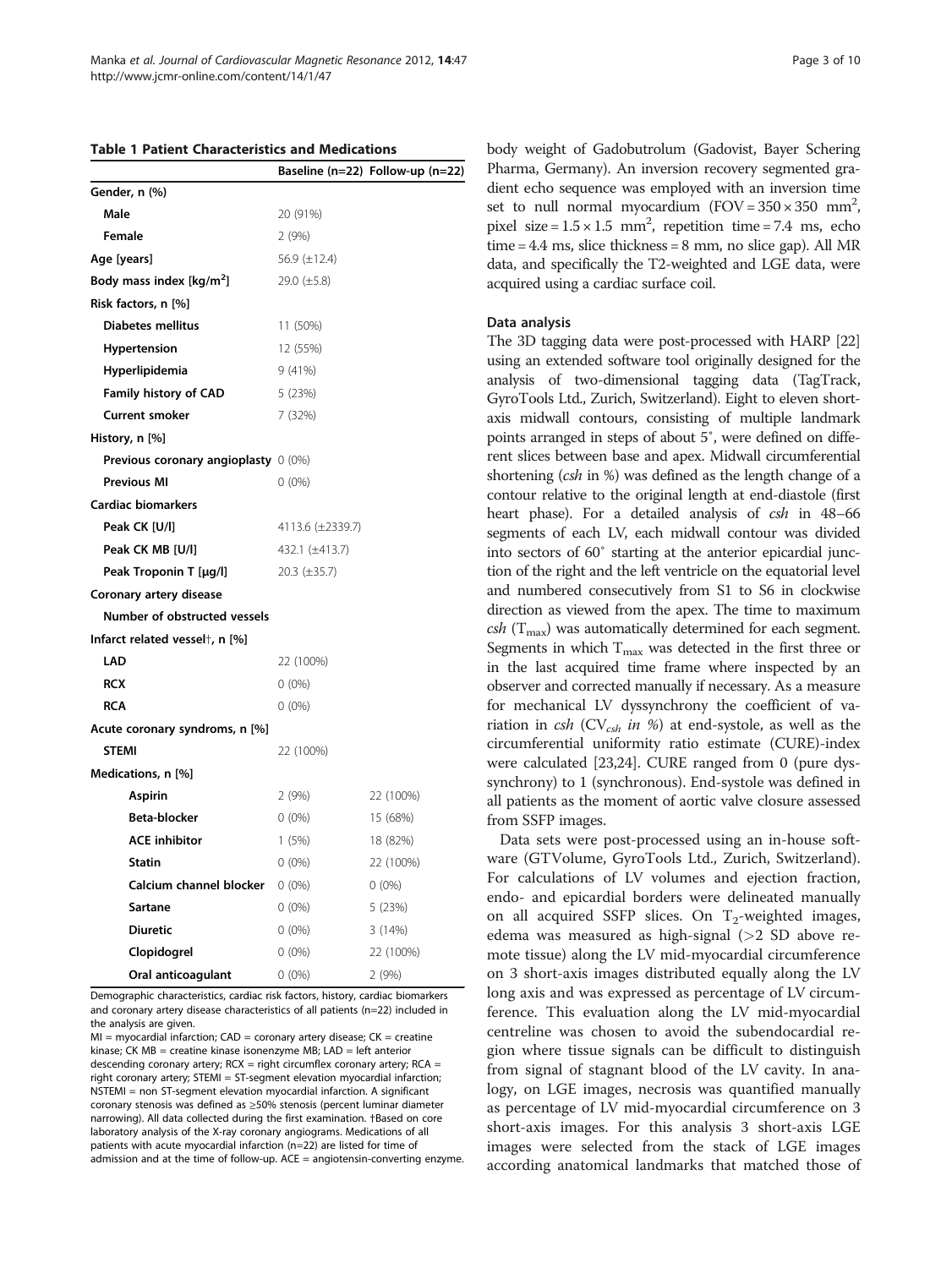the  $T_2$ -weighted images. The salvaged myocardium was calculated as area-at-risk (%LV circumference) minus necrosis (%LV circumference) and is expressed as %LV circumference (Figure 1). The total amount of necrosis and fibrosis was also quantified on LGE images covering the entire LV by summing of LGE tissue of all LV slices (expressed as %LV mass) in the acute and follow-up studies at 4 months.

## **Statistics**

Statistical analysis was performed by using the SPSS software package release 15.0.1 (Chicago, IL, USA) and MedCalc (Mariakerke, Belgium). Mean values + SD were calculated for all groups. The paired Student's  $t$ -test or Wilcoxon test and independent samples *t*-test or Mann–Whitney test were used to test for differences within and between groups. All tests were two-tailed. The Kolmogorov–Smirnov test was used to test for normality. P-values less than 0.05 were considered statistically significant. The study was powered for the CURE index determined by 3D tagging CMR. A previous study [\[1](#page-8-0)] yielded a difference in CURE of 0.08 between controls and patients with old MIs assessed by CMR. Assuming that in the acute phase edema would decrease CURE by another 50% of this difference (= expected difference of 0.04 in CURE in the acute vs chronic MI), and considering a SD of 0.03 (intra-observer difference in (1) for CURE), a sample size of  $n = 18$  ( $\alpha = 0.05$ ; power 80%) would be needed. A larger patient group was recruited to account for possible dropouts and a potentially smaller difference of the CURE index at 4 month follow-up, which was not known a priori.

## Results

Table [1](#page-2-0) summarizes patient characteristics and medication. The mean age was 57 years and the majority of patients were male. All patients had an acute STsegment elevation MI which was treated by PCI. The

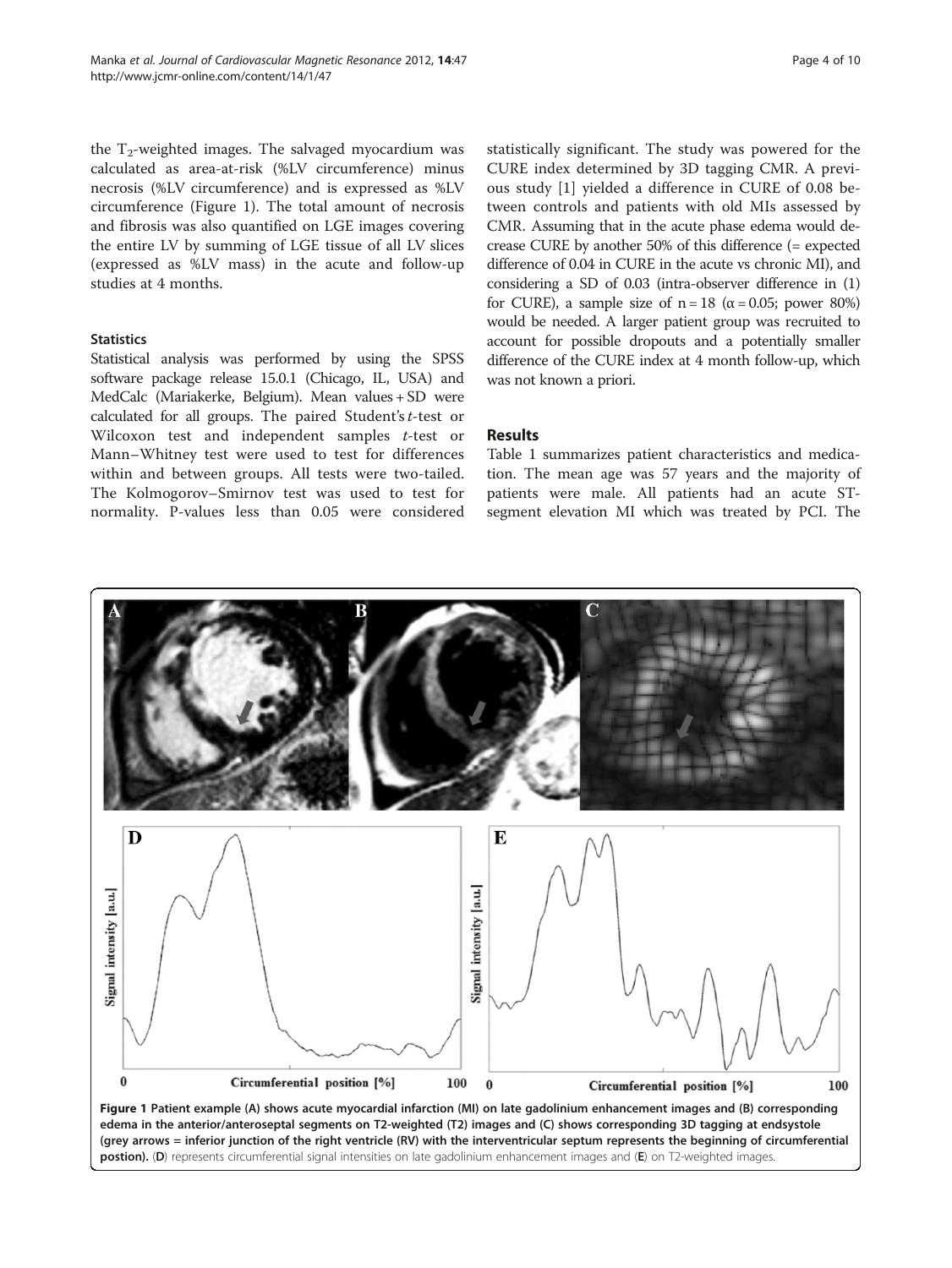<span id="page-4-0"></span>infarct-related artery was the left anterior descending coronary artery in all patients.

Predictor of LV dyssynchrony in the acute phase of MI:

Figure 2 shows that in the acute phase of MI the circumferential extent of edema strongly correlated with dyssynchrony (Figure 2a,  $r^2$  = 0.63, p < 0.0001), while the circumferential extent of necrosis showed borderline correlation only (Figure 2b,  $r^2 = 0.19$ , p = 0.05) as did the circumferential extent of salvaged myocardium (Figure 2c,  $r^2 = 0.165$ , p = 0.06). Necrosis mass (Figure 2d,  $r^2 = 0.02$ ,

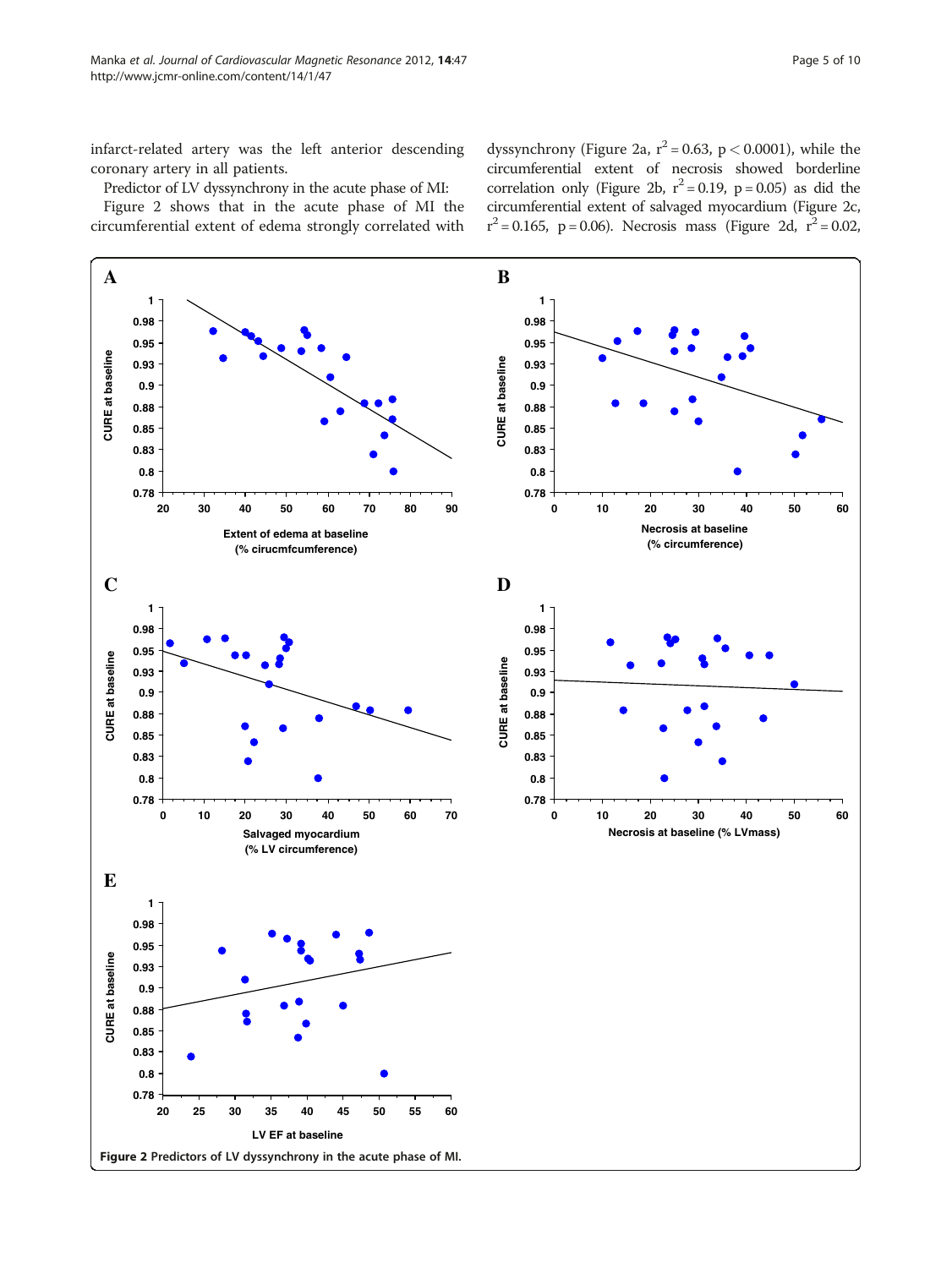<span id="page-5-0"></span>p = 0.9) and LV ejection fraction (Figure 2e,  $r^2 = -0.04$ ,  $p = 0.4$ ) did not correlate with dyssynchrony in the acute phase of MI.

Predictors of LV remodelling and LV dyssynchrony during healing of MI

A 4 months follow-up was available for all patients. The main study results are compiled in Table 2. Both, LVEDV and LVESV slightly increased, while LV ejection did not change significantly. LV scar shrunk slightly from 29.6% to 23.7% of LV mass at 4 months. When using LVEDV/ LVmass as a measure of LV remodelling, an increase of this index occurred during the follow-up period (Table 2). At 4 months post-acute MI, intraventricular LV dyssynchrony was significantly reduced vs baseline (Figure 3;  $p = 0.004$ ). In the 22 patients, no LV edema was detected at 4 months (see example in Figure [4\)](#page-6-0).

Best predictor for regression of LV dyssynchrony during the 4 months follow-up period (expressed as ΔCURE) was the extent of edema in the acute phase (Figure [5](#page-7-0) a). This correlation with edema extent was explained by its necrosis component (=extent of necrosis) which also correlated with regression of dyssynchrony (Figure [5b](#page-7-0)), while the portion of viable tissue in the edema territory (= salvaged myocardium) did not correlate with the regression of dyssynchrony

#### Table 2 Study results

|                            | <b>Baseline</b><br>$(n=22)$ | Follow-up<br>(n=22) | P-value  |
|----------------------------|-----------------------------|---------------------|----------|
| Days after AMI             | $7.5 + 4.1$                 | $120.8 + 20.6$      | ٠        |
| Heart rate (bpm)           | $76+18$                     | 68+6                | 0.006    |
| LVEDD [mm]                 | $51.0 + 7.7$                | $54.9 + 7.6$        | 0.0005   |
| LVEDV [ml]                 | 156.8±50.5                  | $177.9 + 66.4$      | 0.01     |
| LVESV [ml]                 | $96.7 + 39.2$               | $113.0 + 50.8$      | 0.005    |
| LVEF [%]                   | $40.5 + 8.2$                | $38.5 + 8.6$        | Ns.      |
| IV mass                    | $133 + 36$                  | $121 + 30$          | 0.02     |
| I VFDV/I Vmass             | $1.19 \pm 0.32$             | $1.45 + 0.36$       | 0.0004   |
| LV-scar (% LV mass)        | $79.6 + 9.9$                | $23.7 + 10.0$       | 0.002    |
| % circumference Edema      | $57.5 + 14.0$               |                     |          |
| % circumference Scar       | $30.6 + 12.6$               |                     |          |
| csh (AVC) mean [%]         | $10.7 + 2.6$                | $12.4 + 2.3$        | 0.002    |
| $T_{\text{max}}$ mean [ms] | $345.7 + 34.5$              | 390.8+35.4          | < 0.0001 |
| $T_{\rm max}$ SD [ms]      | $82.2 \pm 14.5$             | 79.8+9.5            | ns       |
| <b>CURE</b>                | $0.91 + 0.05$               | $0.94 + 0.03$       | 0.004    |
| QRS width (ms)             | $91.1 + 8.7$                | $89.2 + 8.6$        | ns       |

Patients measured immediately after acute anterior myocardial infarction (baseline, n=22) and patients measured again four months later (follow-up, n=22) different studied parameters are listed: Left ventricular end-diastolic diameter (LVEDD), left ventricular end-diastolic volume (LVEDV), left ventricular end-systolic volume (LVESV), left ventricular ejection fraction (LVEF), scar mass, mean circumferential shortening (csh) over all segments of the left ventricle at aortic valve closure (AVC), mean and SD of time to maximum  $csh$  (T<sub>max</sub>) over all segments, the circumferential uniformity ratio estimate (CURE). All values are indicated as mean  $\pm$  SD.



(Figure 5e,  $r^2 = 0.034$ ,  $p = 0.41$ ). Thus, the correlation between necrosis and regression of dyssynchrony indicates that LV dyssynchrony persisted in ventricles with smaller necrosis and improved in ventricles with larger necrosis. Extent of necrosis in the acute phase was also positively correlated with an increase in LVEDV (expressed as ΔLVEDV, Figure [5c\)](#page-7-0) and the extent of necrosis showed borderline correlation with adverse LV remodelling (ΔLVEDV/LVmass, Figure [5d\)](#page-7-0). Conversely, the extent of edema in viable tissue (=salvaged myocardium) did not correlate with ΔCURE, ΔLVEDV, nor ΔLVEDV/LVmass (Figure [5](#page-7-0) e-g).

## **Discussion**

#### Mechanisms of dyssynchrony in the acute phase of MI

MR tagging techniques [\[7](#page-8-0)] well as other modalities [[25,26\]](#page-9-0) could successfully demonstrate and quantify dyssynchrony in patients with chronic MIs. In this chronic stage, scar tissue is the substrate causing dyssynchrony, most likely by the mechanism of post-systolic shortening, by which the energy stored in scar tissue during contraction is released during early diastole [[7\]](#page-8-0). In the present study, dyssynchrony was also observed in the setting of acute MI. The amount of hyperintense tissue on T2-w images correlated with the degree of dyssynchrony indicating that the underlying substrate for dyssynchrony in the acute phase is tissue edema, composed of both, viable edemateous tissue as well as the central necrotic tissue. The mass of necrotic tissue alone did not correlate significantly with the degree of dyssynchrony in the acute phase of MI. Thus, measurements that consider both, viable and non-viable edematous tissue best explain intraventricular LV dyssynchrony in the acute stage. This finding also suggests that dyssynchrony in the acute phase of MI may represent at least in part a transitory phenomenon.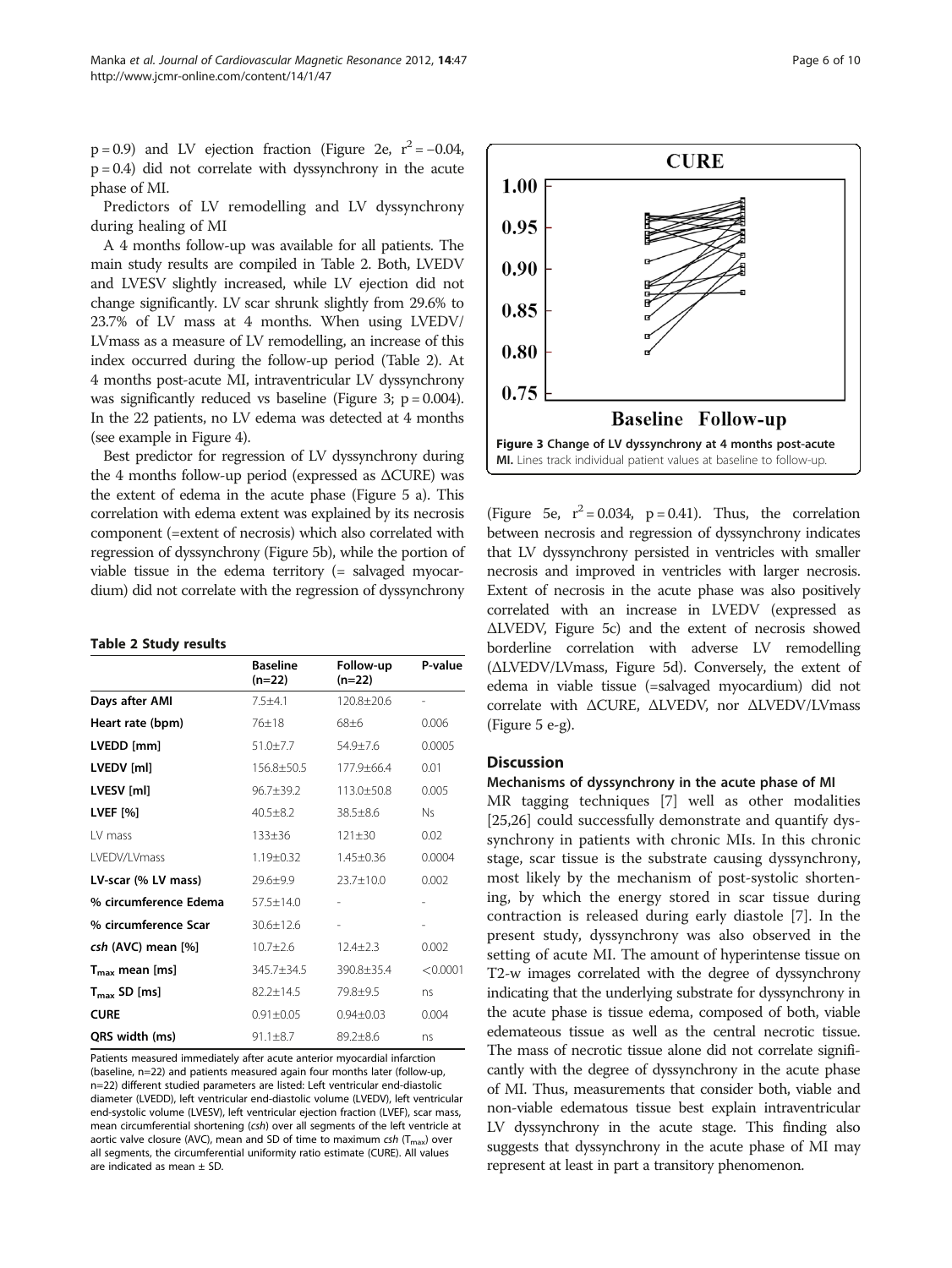<span id="page-6-0"></span>

## Mechanisms of regression of dyssynchrony during healing of acute MI

As was hypothesized, this study could demonstrate a regression of LV dyssynchrony during healing of acute MI (Table [2\)](#page-5-0). Healing of acute MI was also associated in this patient population with an increase in LV end-diastolic and end-systolic volumes, as well as with an increase in LVEDV/LV mass, a measure of adverse remodelling. At 4 months scar tissue did shrink slightly as demonstrated earlier [\[27\]](#page-9-0). The reduction of dyssynchrony during the healing period was correlated with the amount of edematous tissue measured in the acute phase of MI (Figure [5a](#page-7-0)). As tissue edema can build up in necrotic as well as in viable myocardium, further analysis sought to investigate, which edema component is best predictive of regression of dyssynchrony. Interestingly, necrosis in the acute phase of MI inversely correlated with regression of dyssynchrony, thus indicating, that dyssynchrony tends to persist in ventricles with smaller necrotic mass, while dyssynchrony regresses in ventricles with larger necrosis. This might be explained by the fact, that in ventricles with very large scars, no sufficient contracting myocardium is left to cause intraventricular unloading and thus, post-systolic shortening. Extent of necrosis in the acute phase was positively correlated with LV dilation during infarct healing and a borderline correlation was observed for adverse LV remodelling during healing. Conversely, the edema mass in viable tissue during the

acute phase of MI was not predictive for changes in LV dyssynchrony during healing, thus indicating, that salvaged myocardium (=edema in viable myocardium) is associated with dyssynchrony in the acute MI (Figure [2c](#page-4-0)), while it is not predictive for regression of dyssynchrony during healing (Figure [5e](#page-7-0)).

## Implications of the dynamic nature of dyssynchrony during infarct healing

From a practical point of view the transient nature of the intraventricular dyssynchrony during the acute phase of MI may suggest, that the indication for a CRT should be made with caution during the acute phase and a re-evaluation of dyssynchrony in the chronic phase is recommended when remodelling after MI has occurred. Also, in studies aimed to evaluate responder rates to CRT in patients after AMI, the stage of LV remodeling and the presence or absence of edema in the LV myocardium should be taken into account to enable a comprehensive assessment of the benefit of CRT in this patient population.

## Limitations

The extent of tissue edema was measured in 3 short-axis levels only, while tagging and LGE data were acquired over the entire LV. These 3 levels for edema assessment were chosen as the examination time could not be expanded deliberately since cooperation in acute MI patients is often decreasing during long examinations. A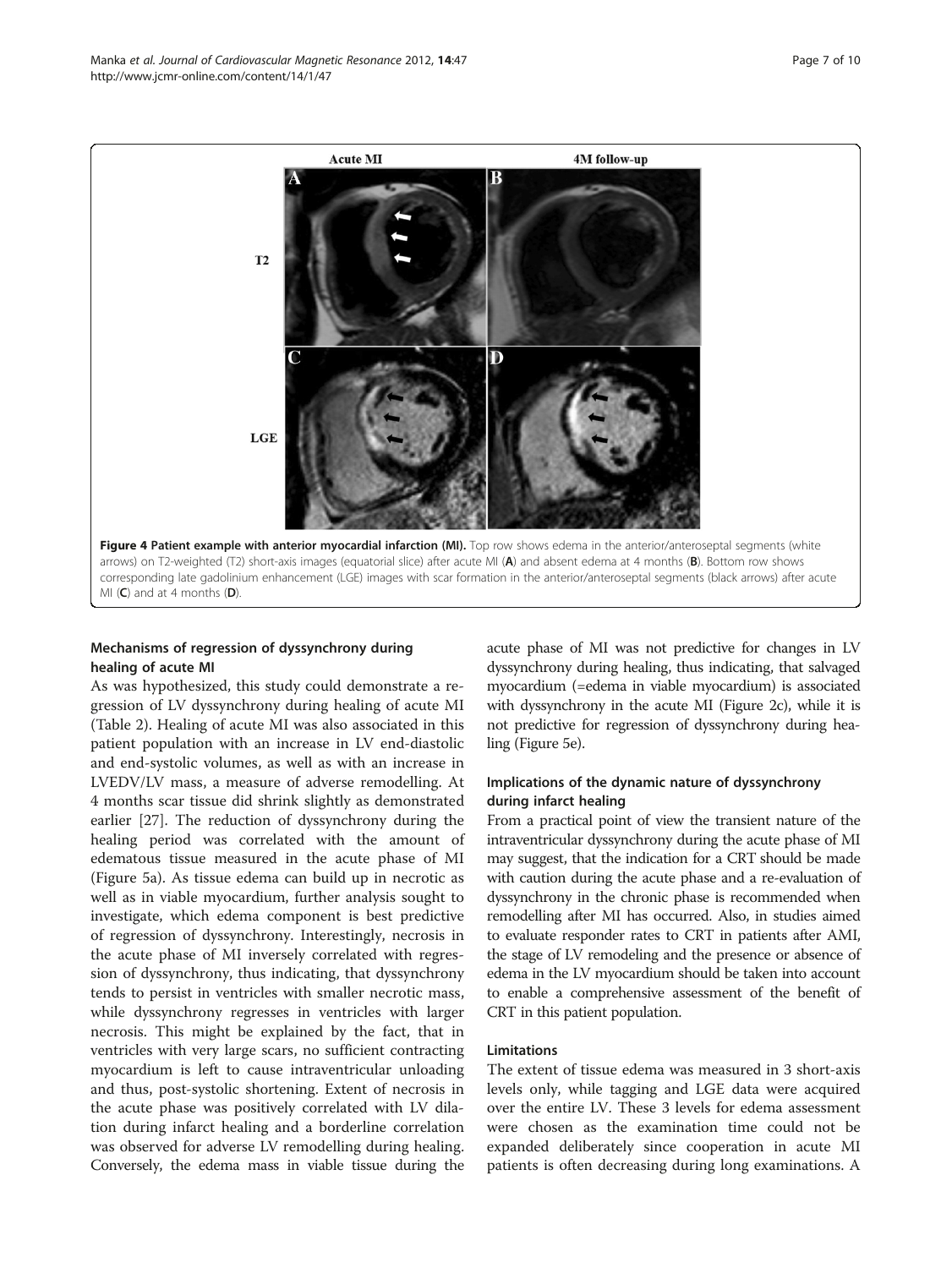<span id="page-7-0"></span>Manka et al. Journal of Cardiovascular Magnetic Resonance 2012, 14:47 Page 8 of 10 http://www.jcmr-online.com/content/14/1/47

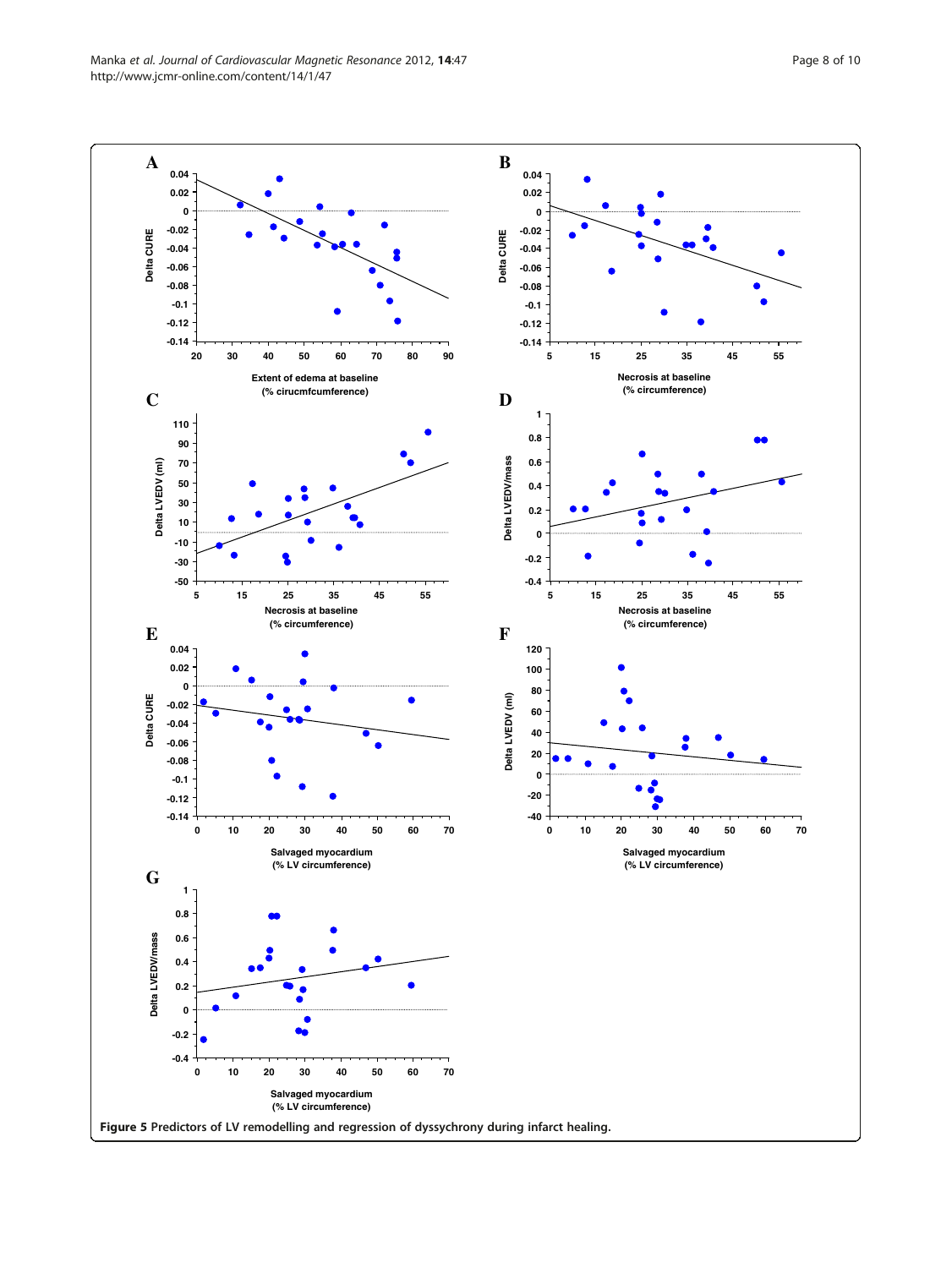<span id="page-8-0"></span>fully 3D edema quantification given as percentage of LV mass (and not as percentage of LV circumference) might have yielded tighter correlations with dyssynchrony. As mentioned in the methods section, for edema quantification, the extent of hyperintense tissue along the circumferential midline of each slice was calculated to avoid problems in discriminating edema tissue with high signal from high signal of stagnant blood in the LV cavity. As the edema distribution was typically transmural, this approach might not have affected substantially the correlations found between edema and dyssynchrony. Having these limitations in mind, we included in this study anterior infarcts only in order to study rather large infarcts. Thus, the findings of this study should not be extrapolated to smaller lateral or inferior infarcts.

Application of the accelerated 3D tagging acquisition technique allows assessing detailed 3D motion patterns of the entire LV in only three breath-holds. While the spatial resolution of the final motion parameters is relatively low (voxel size =  $3.9 \times 7.7 \times 7.7 \text{ mm}^3$ ) with respect to current imaging standards, regional motion changes typically occur on a larger scale in the vast majority of cardiac diseases including coronary artery disease and left bundle branch block. Hence, the achieved spatial resolution appears sufficient for most applications.

As a consequence of the rather small sample size, we cannot exclude that some correlations could be missed (or might be underestimated), however, the positive correlations found are not affected by this fact and show the importance of edema in the viable tissue to cause dyssynchrony. Furthermore, we tried to compensate for a small sample size by selecting a well defined patient population and by applying a strictly standardized imaging protocol.

## Conclusions

During infarct healing after revascularisation of acute anterior MI, intraventricular LV dyssynchrony regresses. In the acute phase of infarction, LV dyssynchrony is closely related to the extent of edema, while necrosis alone does not explain dyssynchrony in the acute phase. Conversely, regression of dyssynchrony during infarct healing is best predicted by the extent of necrosis in the acute phase.

From a practical point of view, the indication for CRT in post-infarct patients should consider the potential for improvement of dyssynchrony during infarct healing which is related to necrosis mass in the acute MI. Also, in studies assessing responder rates of CRT in ischemic cardiomyopathy the stage of infarct healing and the presence or absence of tissue edema should be taken into account as these factors have been shown to modify dyssynchrony severity.

#### **Abbreviations**

CMR: Cardiovascular magnetic resonance; AMI: Acute myocardial infarction; CAD: Coronary artery disease; LGE: Late-gadolinium enhancement; FOV: Field of view; CURE: Circumferential uniformity ratio estimate; LV: Left ventricle; BMI: Body mass index; PCI: Percutaneous coronary intervention; CRT: Cardiac Resynchronization Therapy; STEMI: ST-segment elevation myocardial infarction; NSTEMI: Non ST-segment elevation myocardial infarction.

#### Competing interests

The authors declare that they have no competing interest.

#### Authors' contributions

RM: study design, data acquisition, CMR image analysis, statistical analysis, and manuscript drafting. SK: data acquisition, CMR image analysis, and manuscript drafting. AKR: CMR image analysis, literature research, and manuscript drafting. CS: CMR image analysis and manuscript drafting. PB: study design, literature research, and manuscript drafting. JS: study design, statistical analysis, revision of the manuscript, and guarantator of integrity of entire study. All authors have made revisions to the manuscript and have read and approved the final version.

#### Acknowledgments

The authors thank Gérard Crelier for his help with the GTVolume software and Bayer Schering Pharma AG for providing the contrast agent. Swiss National Science Foundation, grant #CR3213\_132671/1.

#### Author details

<sup>1</sup>Institute for Biomedical Engineering, University and ETH Zurich, Zurichm Switzerland. <sup>2</sup>Department of Cardiology, University Hospital, Zurich Switzerland. <sup>3</sup>Centre Hospitalier Universitaire Vaudois, CHUV, Rue du Burgon 21, Lausanne 1011, Switzerland.

#### Received: 15 February 2012 Accepted: 19 June 2012 Published: 17 July 2012

#### References

- Rutz AK, Manka R, Kozerke S, Roas S, Boesiger P, Schwitter J. Left ventricular dyssynchrony in patients with left bundle branch block and patients after myocardial infarction: integration of mechanics and viability by cardiac magnetic resonance. Eur Heart J. 2009;30(17):2117–27.
- 2. Goetti R, Kozerke S, Donati OF, Surder D, Stolzmann P, Kaufmann PA, Luscher TF, Corti R, Manka R. Acute, subacute, and chronic myocardial infarction: quantitative comparison of 2D and 3D late gadolinium enhancement MR imaging. Radiology. 2011;259:704–11.
- 3. Edvardsen T, Gerber BL, Garot J, Bluemke DA, Lima JA, Smiseth OA. Quantitative assessment of intrinsic regional myocardial deformation by Doppler strain rate echocardiography in humans: validation against three-dimensional tagged magnetic resonance imaging. Circulation. 2002;106:50–6.
- 4. Lima JA, Ferrari VA, Reichek N, Kramer CM, Palmon L, Llaneras MR, Tallant B, Young AA, Axel L. Segmental motion and deformation of transmurally infarcted myocardium in acute postinfarct period. Am J Physiol. 1995;268: H1304–1312.
- 5. Barletta G, Del Bene R, Lo Sapio P, Gallini C, Fantini F. Post-ejection thickening as a marker of viable myocardium. An echocardiographic study in patients with chronic coronary artery disease. Basic Res Cardiol. 1998;93:313–24.
- 6. Hosokawa H, Sheehan FH, Suzuki T. Measurement of postsystolic shortening to assess viability and predict recovery of left ventricular function after acute myocardial infarction. J Am Coll Cardiol. 2000;35:1842–9.
- 7. Ryf S, Rutz AK, Boesiger P, Schwitter J. Is post-systolic shortening a reliable indicator of myocardial viability? An MR tagging and late-enhancement study. J Cardiovasc Magn Reson. 2006;8:445–51.
- 8. Zhang Y, Chan AK, Yu CM, Lam WW, Yip GW, Fung WH, So NM, Wang M, Sanderson JE. Left ventricular systolic asynchrony after acute myocardial infarction in patients with narrow QRS complexes. Am Heart J. 2005;149:497–503.
- 9. Mollema SA, Liem SS, Suffoletto MS, Bleeker GB, van der Hoeven BL, van de Veire NR, Boersma E, Holman ER, van der Wall EE, Schalij MJ, et al. Left ventricular dyssynchrony acutely after myocardial infarction predicts left ventricular remodeling. J Am Coll Cardiol. 2007;50:1532–40.